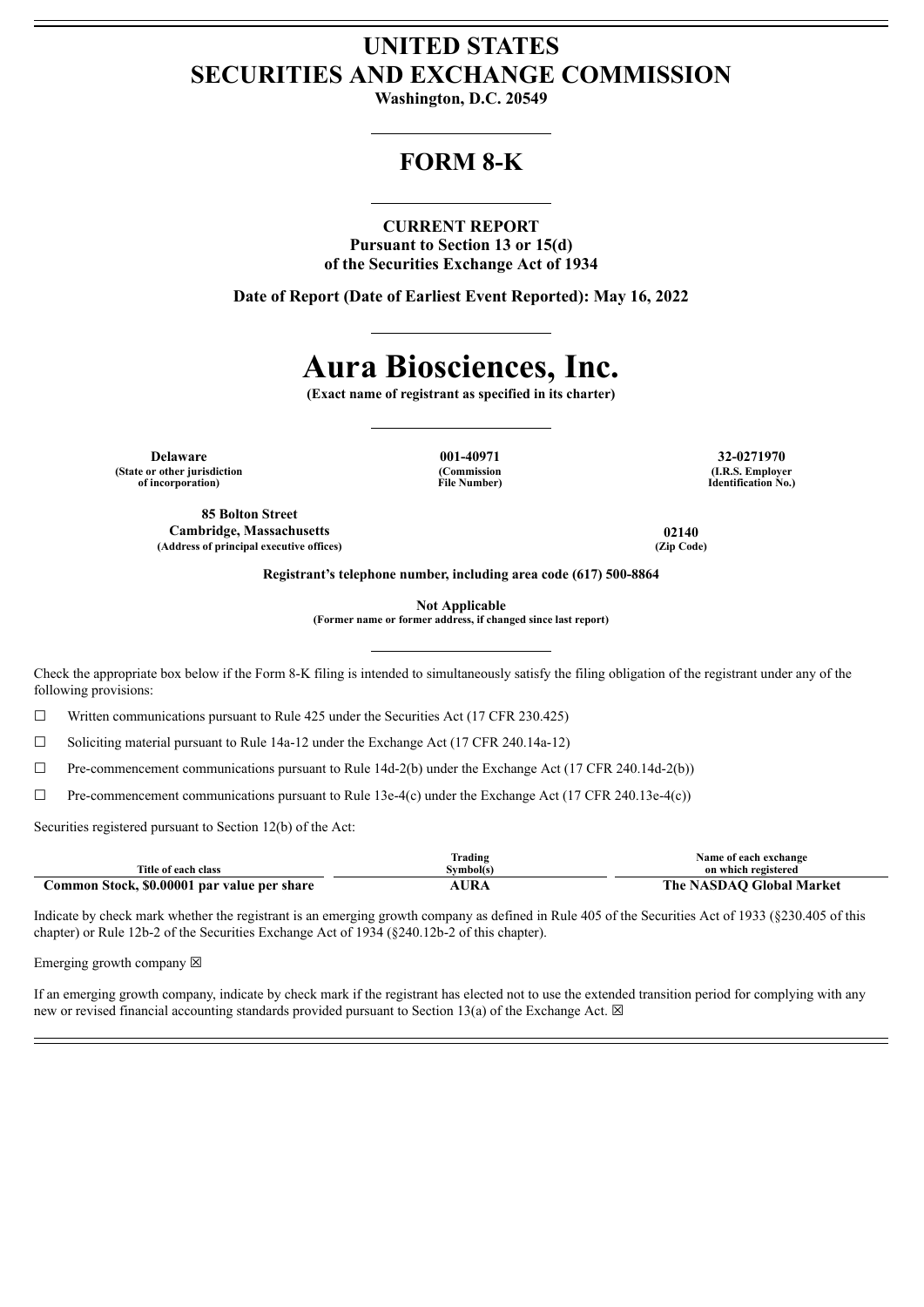### **Item 1.01 Entry into a Material Definitive Agreement.**

On May 16, 2022, Aura Biosciences, Inc. (the "Company") entered into a Lease (the "Lease") with Ice Box, LLC (the "Landlord"), effective May 13, 2022, to lease approximately 29,836 square feet of office and laboratory space located at 80 Guest Street, Brighton, Massachusetts (the "Premises") for the Company's new principal corporate offices.

The term of the Lease will commence on August 1, 2022 (the "Commencement Date"). The initial term of the Lease is ten (10) years following the Commencement Date. The Company has the option to extend the Lease once for seven (7) years upon notice to the Landlord at least one (1) year prior to the end of the then-current term. The Lease provides for annual base rent of approximately \$3.1 million for the first year, which increases on a yearly basis by approximately 3.0% plus certain costs, taxes and operating expenses related to the Premises.

As a security deposit, the Company has obtained a standby letter of credit (the "Letter of Credit") in the amount of approximately \$0.77 million, which may be drawn down by the Landlord to be applied for certain purposes upon the Company's breach of any provisions under the Lease. Provided that no default occurs under the terms of the Lease, the Company will be entitled to full return of the Letter of Credit amount within 60 days after the date fixed as the end of the lease, upon meeting certain conditions.

The foregoing description of the Lease does not purport to be complete and is qualified in its entirety by reference to such agreement, which the Company intends to file as an exhibit to its next periodic report filed under the Securities Exchange Act of 1934, as amended.

### Item 2.03 Creation of a Direct Financial Obligation or an Obligation Under an Off-Balance Sheet Arrangement of a Registrant.

The information included in Item 1.01 of this Current Report on Form 8-K is incorporated into this Item 2.03 of this Current Report on Form 8-K by reference.